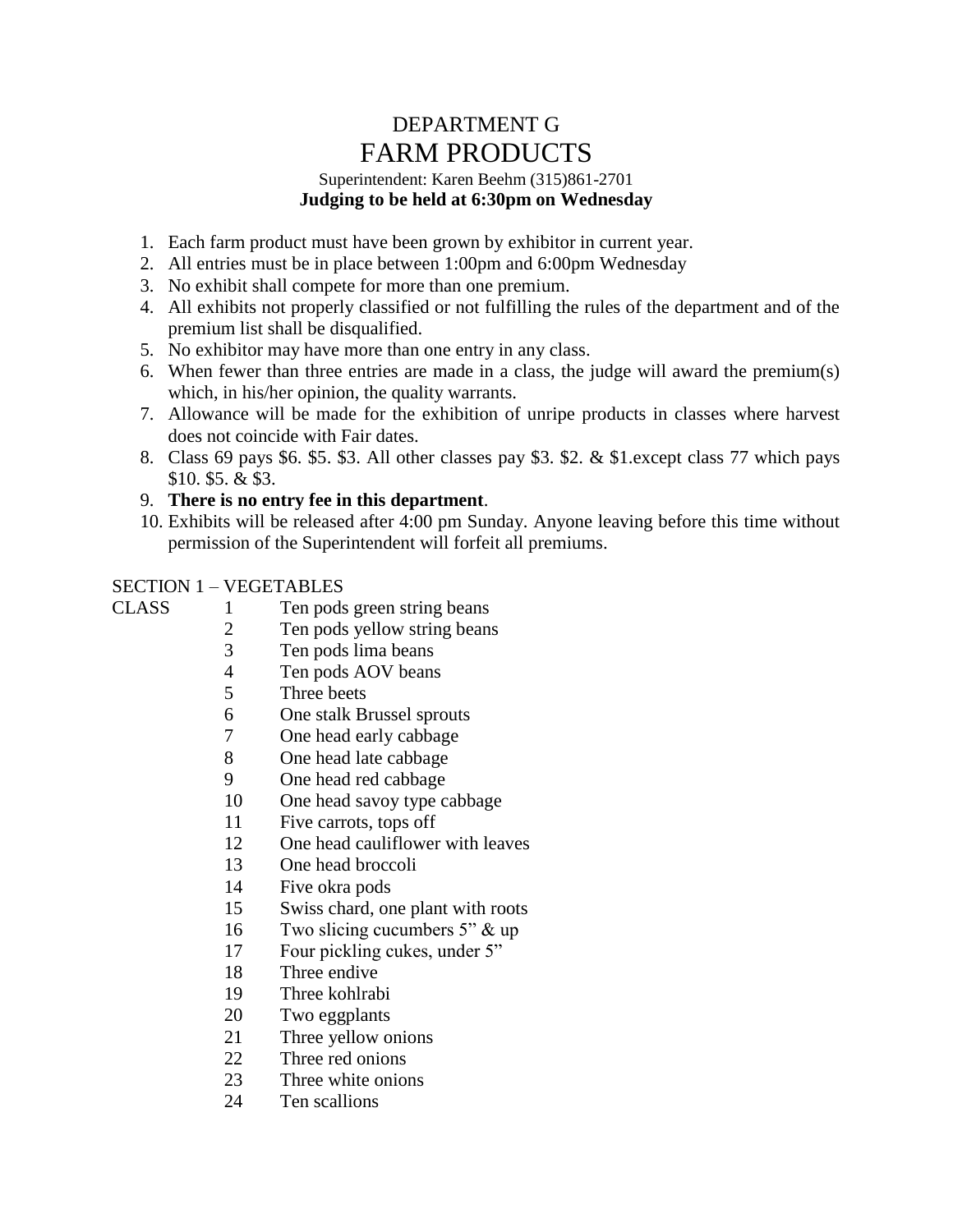- Two leeks
- Three parsnips, tops off
- Parsley, one bunch
- Three sweet peppers
- Five hot peppers
- Five radishes
- Three spinach plants (roots on)
- Three zucchini, any color
- Three AOV summer squash
- Largest zucchini, by weight
- One winter squash
- Five ears sweet corn
- Three red tomatoes
- Three yellow tomatoes
- Six cherry tomatoes, leaves on
- Five turnips
- Twelve pods shelling peas
- Twelve pods snow peas
- Five red skinned potatoes
- Five white potatoes
- Five AOV potatoes
- Best collection of herbs
- One looseleaf lettuce plant
- One plant Bibb type lettuce
- One plant head lettuce
- AOV vegetables
- SECTION 2 FRUIT

- - Six stalks rhubarb, leaves off
- One pint strawberries
- One pint blueberries
- One pint AOV berries
- Cup of currants
- Cup of goose berries
- Largest pumpkin, by weight
- AOV fruit
- SECTION -3 EGGS
- CLASS 61 Six white eggs
	- Six brown eggs
	- Largest egg, by weight
	- Six aov same color

SECTION – 4 BEE & MAPLE PRODUCTS

## CLASS 51 One watermelon 52 One melon AOV